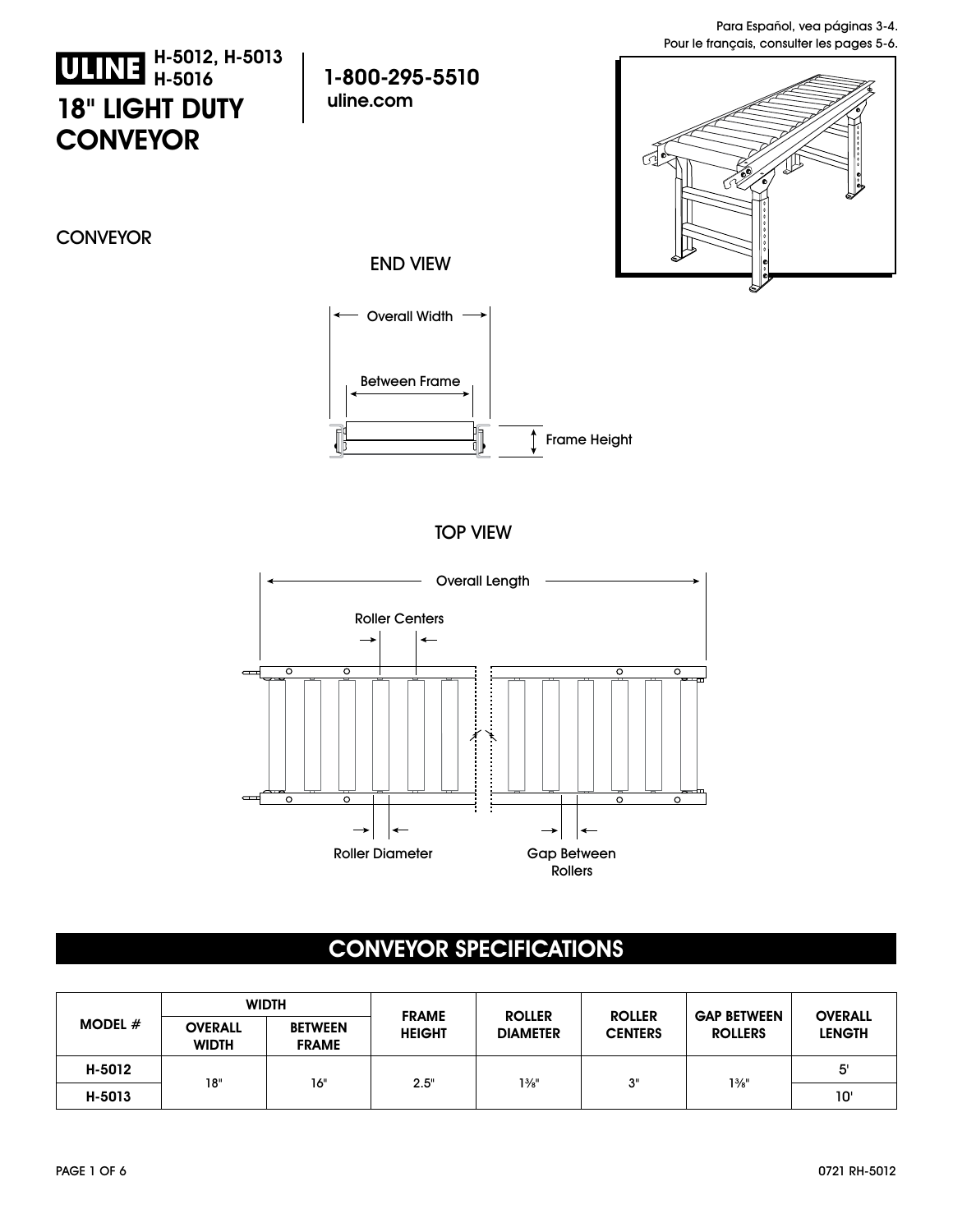# **SPECIFICATIONS CONTINUED**

#### H-STAND



## **H-STAND SPECIFICATIONS**

| MODEL $#$ | <b>OVERALL WIDTH</b> | <b>HEIGHT RANGE</b> | <b>MOUNTING PLATE</b><br><b>LENGTH</b> | <b>MOUNTING PLATE</b><br><b>WIDTH</b> | <b>FOOT LENGTH</b> | <b>FOOT WIDTH</b> |
|-----------|----------------------|---------------------|----------------------------------------|---------------------------------------|--------------------|-------------------|
| H-5016    | 18"                  | 24-36"              | o II                                   |                                       | 6.25"              | 0.5"              |

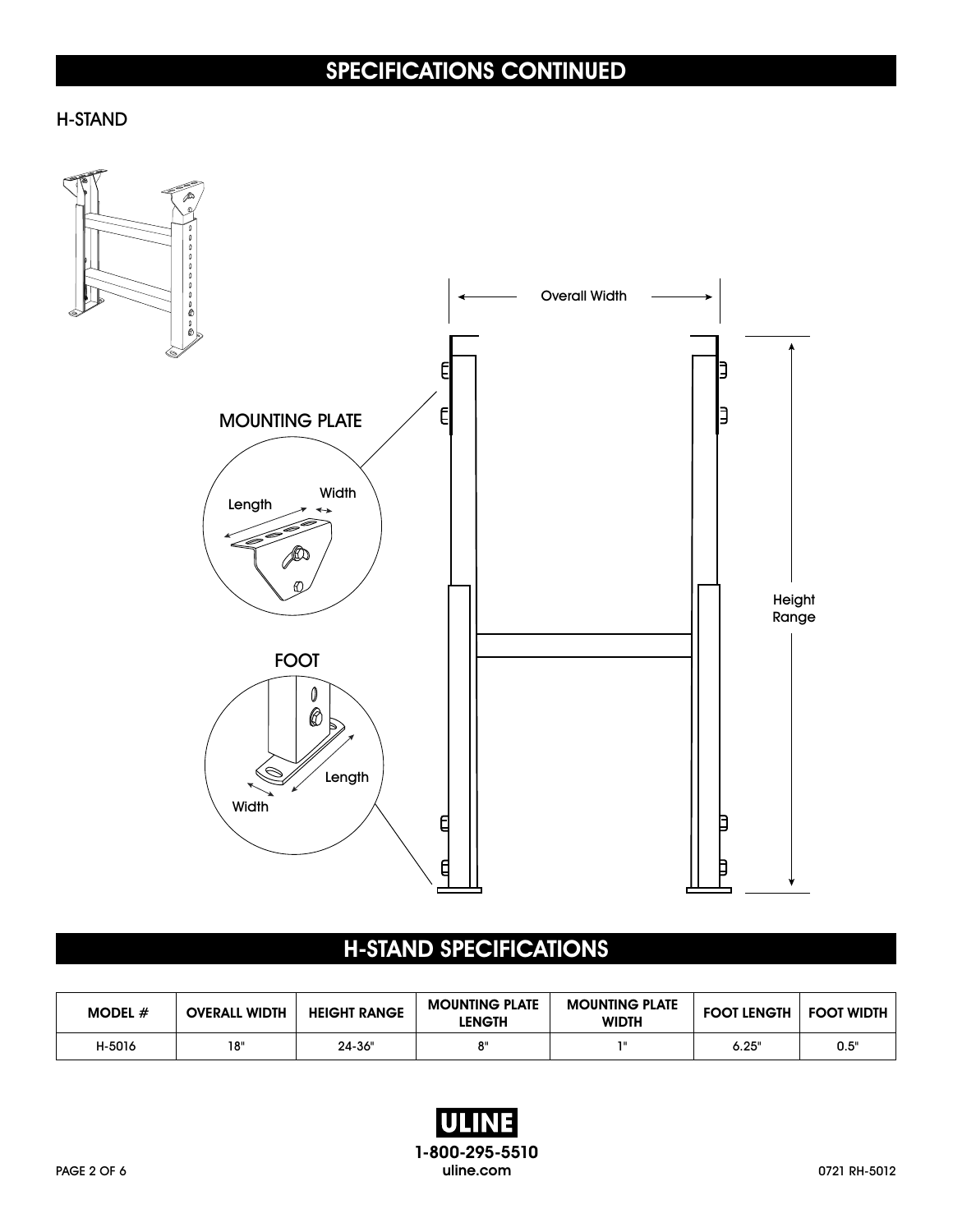

### **ESPECIFICACIONES DE LA BANDA TRANSPORTADORA**

| NO. DE<br><b>MODELO</b> | <b>ANCHO</b>       |                                |                                     | <b>DIÁMETRO DE</b> | <b>CENTROS DE</b>           | <b>ESPACIO</b>                  |                    |
|-------------------------|--------------------|--------------------------------|-------------------------------------|--------------------|-----------------------------|---------------------------------|--------------------|
|                         | <b>ANCHO TOTAL</b> | <b>ENTRE</b><br><b>ARMAZÓN</b> | <b>ALTURA DEL</b><br><b>ARMAZON</b> |                    | LOS RODILLOS   LOS RODILLOS | <b>ENTRE</b><br><b>RODILLOS</b> | <b>LARGO TOTAL</b> |
| H-5012                  |                    |                                |                                     |                    |                             |                                 | 5'                 |
| H-5013                  | 18"                | 16"                            | 2.5"                                | $1\frac{3}{8}$ "   | 3"                          | $1\frac{3}{8}$ "                | 10'                |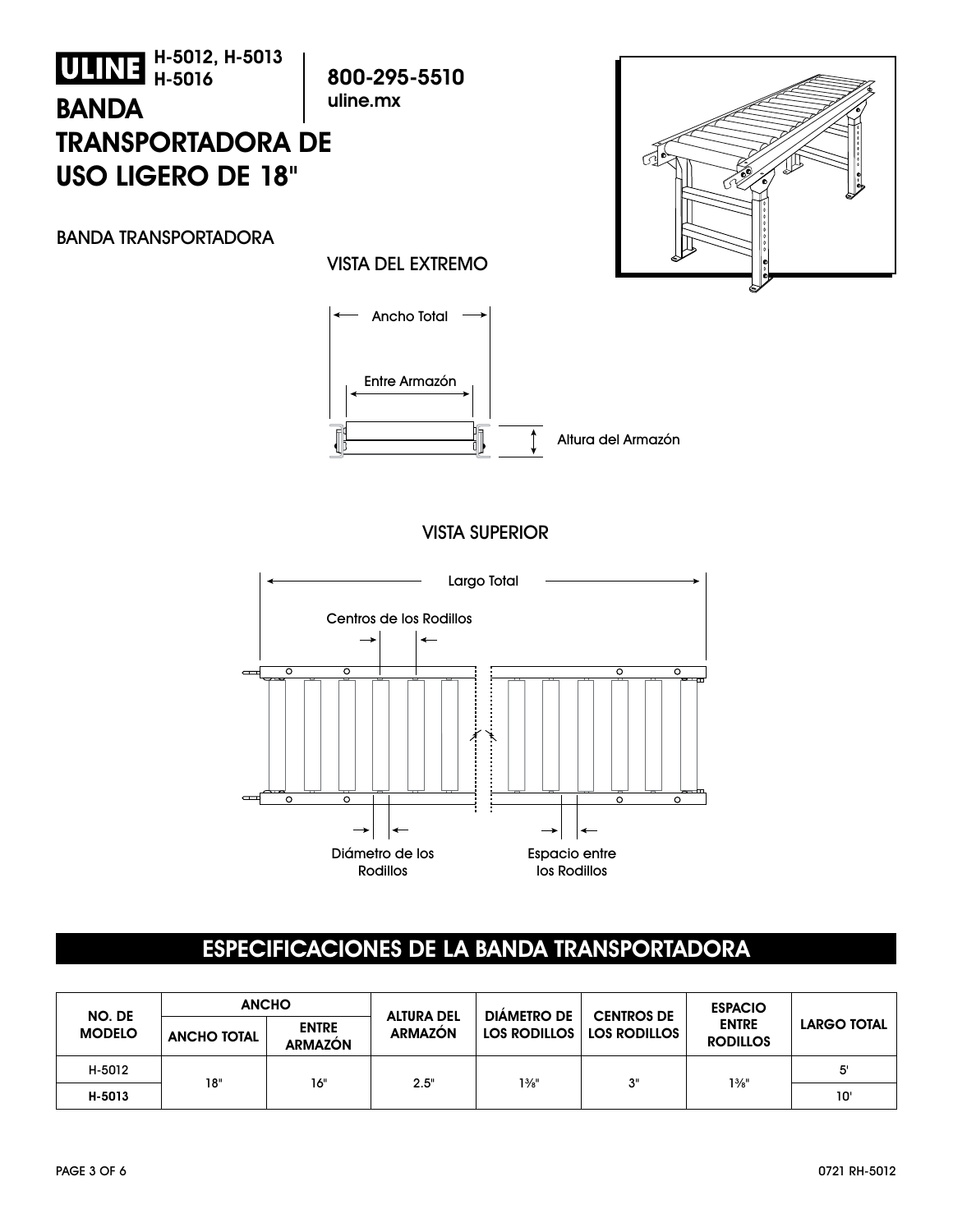# **CONTINUACIÓN DE LAS ESPECIFICACIÓN**

#### SOPORTE EN H



### **ESPECIFICACIONES DEL SOPORTE EN H**

| NO. DE<br><b>MODELO</b> | <b>ANCHO TOTAL</b> | <b>RANGO DE</b><br><b>ALTURA</b> | <b>LARGO DE</b><br>LA PLACA DE<br><b>MONTAJE</b> | <b>ANCHO DE LA</b><br><b>PLACA DE MONTAJE</b> | <b>LARGO DE</b><br><b>LA PATA</b> | <b>ANCHO DE</b><br><b>LA PATA</b> |
|-------------------------|--------------------|----------------------------------|--------------------------------------------------|-----------------------------------------------|-----------------------------------|-----------------------------------|
| H-5016                  | 18"                | $24 - 36"$                       | 8"                                               | 78                                            | 6.25"                             | 0.5"                              |

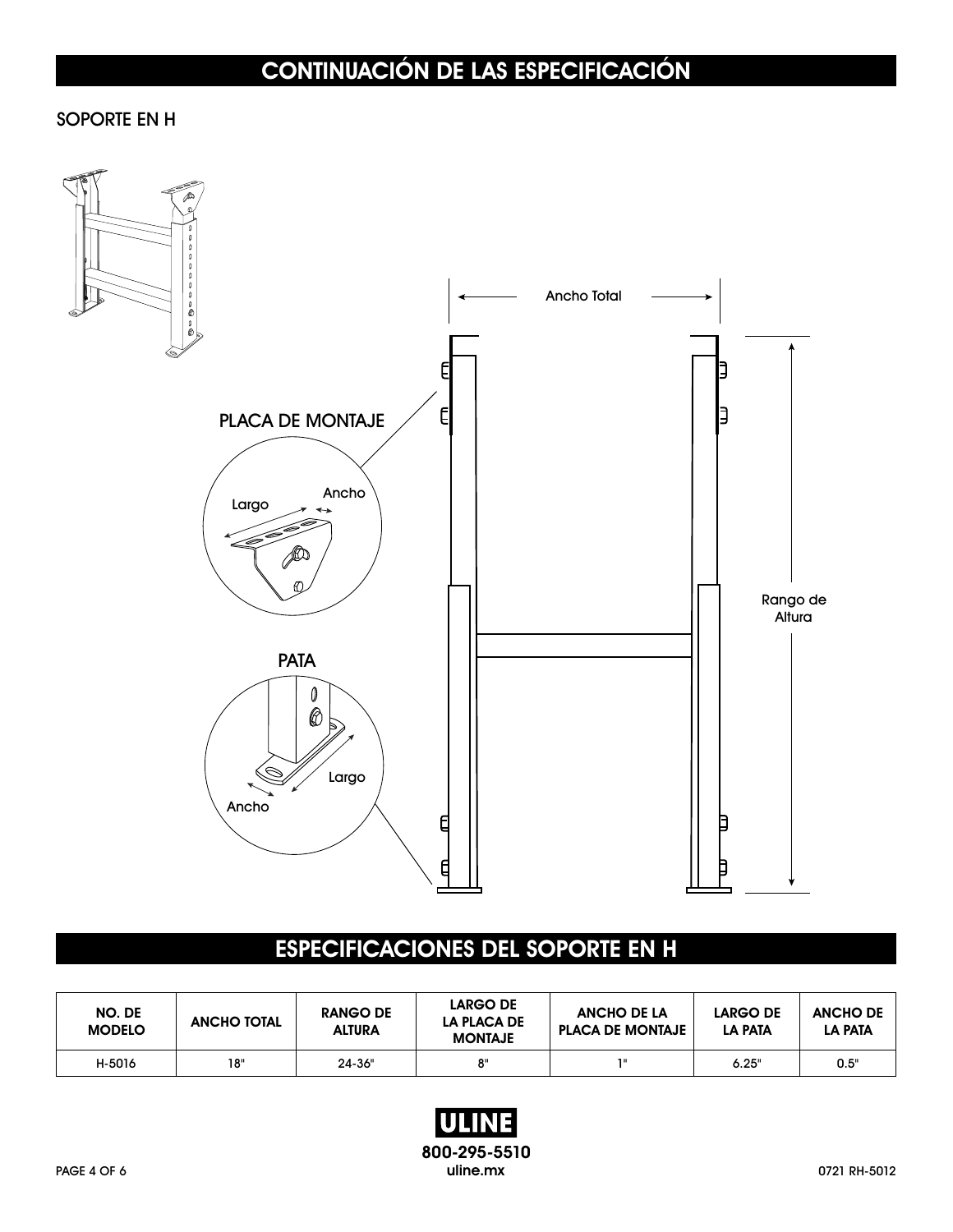## **H-5012, H-5013 H-5016 CONVOYEUR POUR CHARGES LÉGÈRES – 18 PO**

**1-800-295-5510 uline.ca**



**CONVOYEUR** 

### VUE LATÉRALE



#### VUE DE DESSUS



### **CARACTÉRISTIQUES DU CONVOYEUR**

| $N^{\circ}$ DE<br><b>MODÈLE</b> | <b>LARGEUR</b>                     |                                 |                                   | <b>DIAMETRE DE</b> |                                     |                                            | <b>LONGUEUR</b>  |
|---------------------------------|------------------------------------|---------------------------------|-----------------------------------|--------------------|-------------------------------------|--------------------------------------------|------------------|
|                                 | <b>LARGEUR</b><br><b>HORS TOUT</b> | <b>ENTRE LE</b><br><b>CADRE</b> | <b>HAUTEUR DE</b><br><b>CADRE</b> | <b>ROULEAU</b>     | <b>CENTRES DE</b><br><b>ROULEAU</b> | <b>ESPACE ENTRE</b><br><b>LES ROULEAUX</b> | <b>HORS TOUT</b> |
| H-5012                          |                                    |                                 |                                   |                    |                                     |                                            | 5 <sub>po</sub>  |
| H-5013                          | 18 po                              | 16 po                           | 2.5 <sub>po</sub>                 | $\frac{3}{8}$ po   | 3 po                                | 1 % po                                     | 10 <sub>po</sub> |